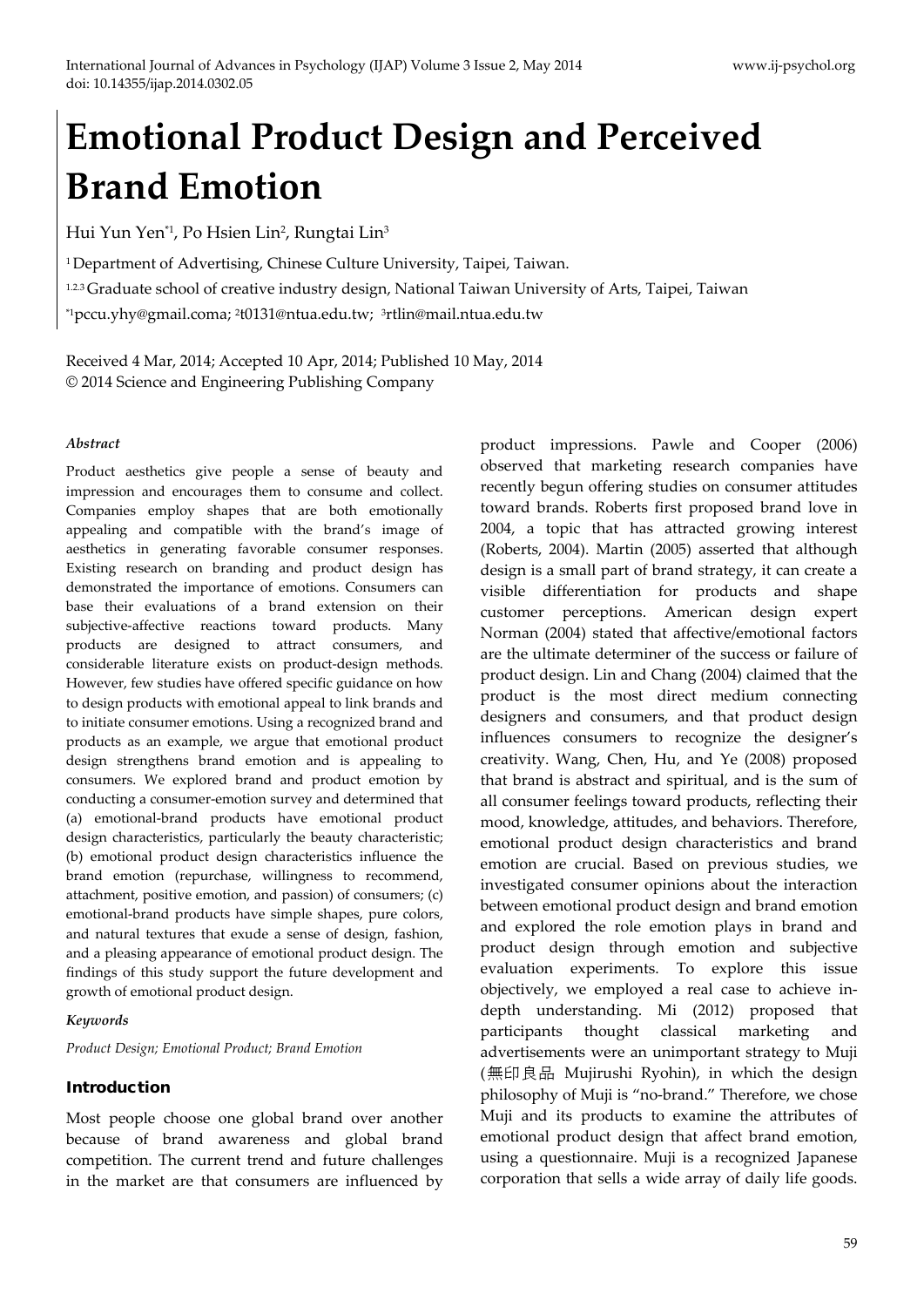Muji's natural and simple design complements modern lifestyles perfectly. Faithful to this philosophy, all Muji products appear on store shelves in simple packaging, bearing only product-related information and a price tag (MUJI holding AG, 2014).

We explored brand and product emotion by analyzing consumer emotion survey responses and feedback provided by targeted consumers regarding Muji's emotional product design and brand emotion. This study was intended to answer three research questions:

1. What are the characteristics of Muji's emotional product design?

2. How do consumers perceive Muji as an emotional brand?

3. What is the relationship between Muji's emotional product design and brand emotion?

Muji was established in the early 1980's as a global brand. In this competitive market, Muji products have definite advantages for maintaining a long-term brand. We investigated how product emotional design affects brand emotion from the consumer viewpoint to clarify why consumers prefer Muji products.

# Literature Review

## *Emotional Design*

When product safety and comfort have been satisfied, emphasis can shift toward the decorative, emotional, and symbolic attributes of design (Crilly, Moultrie, & Clarkson, 2004). Do attractive or beauty products use better than others? In his review of experimental studies, Tractinsky (1997) observed extremely strong correlations between perceived interface aesthetics and a priori perceived ease of system use. McLoone et al. (2012) proposed that successful product design meets or exceeds the emotional needs of users beyond utility and quality. Incorporating "feeling" into product design to present the emotional communication of user experiences has become a design trend of the twenty first century. Consequently, "design for feeling" has become a key factor for innovative products (Ko, Lin, & Lin, 2009). Landy and Sigall (1974) claimed that the relationship between product form and perceived functional performance exhibits an interesting parallel in the social psychology of personal appearance. Therefore, an optimal product is a craft that opens a discourse with people through its sensation-evoking image and inspires them. Norman (2004) proposed that what the product offers the user assists the user in understanding the product. Appearance attributes provide the consumer with an overall impression of the product and are more actionable and informative than are physical properties. Designers use appearance attributes in briefings or product-evaluation studies to assess whether consumers actually perceive the meanings the designer intended to convey.

"Qualia" is a Latin adjective that refers to quality and comprises five elements: attractiveness, beauty, creativity, delicacy, and engineering. Mandler (2005) proposed that qualia are features or representations of objects that are not intentional or intentionally determined, and that sensory experiences have certain similar characteristics. The sense of difference lies in quality, which includes attractiveness, beauty, and creativity, in which content renders the product surface. The Ministry of Economic Affairs in Taiwan promotes qualia for small and medium enterprises, integrating both cultural and creative-product characteristics. The plan proposes that enterprises add value to products from qualia to enable the consumer to experience the product value (Lin, D.-G., 2012). Bermond (2008) stated that emotional qualia are the phenomenological representations of the end products of appraisal processes. The characteristics of qualia determined by integrating the product characteristics of Ashby and Johnson (2003) are shown in Figure 1. Attractiveness, beauty, and creativity belong to the emotional condition of the product "psychology"; delicacy and engineering belong to the rational condition of the product "physiology." Therefore, qualia products involve rational conditions for consumer use but do not neglect emotional appeal.



FIG. 1 PRODUCT CHARACTER OF QUALIA PRODUCTS

Based on a literature review and the motivation it provided, we explored the product design of emotionoriented products.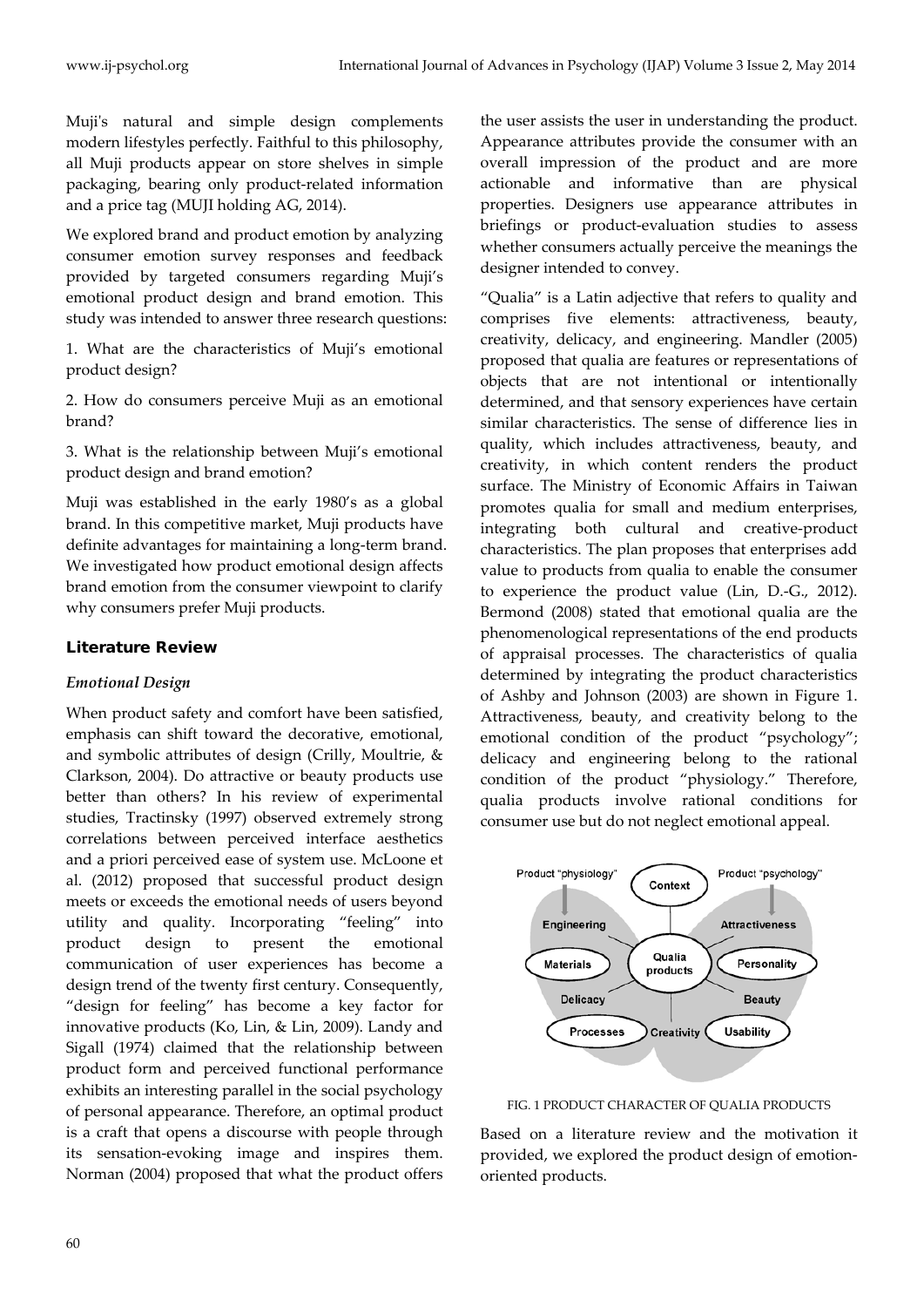#### *Brand Emotion*

Roberts (2004) indicated that emotional branding is a consumer-centric, relational, and story-driven approach to forging deep and enduring affective bonds between consumers and brands. Emotional branding involves senses and emotions that form a deep, lasting, intimate, emotional connection to the brand that transcends material satisfaction; thus people enjoy products with matching brand labels more than those with mismatching brand labels (Morrison & Crane, 2007; Rahinel & Redden, 2013). Lynch and De Chernatony (2004) proposed that the development and communication of emotional-brand values might enhance the potential for value creation and be a means of developing a sustainable differential advantage. Wang, Chen, Hu, and Ye (2008) suggested that brand strengthens the consumer relationship and deepens it into a friendship to maintain consumer brand loyalty. Kim, Park, and Jeong (2004) stated that customer loyalty combines customers' favorable attitudes and repurchase behavior. Bergkvist and Bech-Larsen (2010) proposed that brand loyalty and active engagement are outcomes of brand love. Brand love includes passion for the brand, attachment to the brand, positive evaluation of the brand, positive emotions in response to the brand, and declarations of love for the brand. Brand love is a positive brand emotion encompassing brand loyalty that creates functional, symbolic, and experiential value associated with consumer awareness (Park, Jaworski, & Maclnnis, 1986). Carroll and Ahuvia (2006) proposed that the brand love of consumers is an overwhelming emotion attributed to a particular brand, which includes attachment, positive emotion, and passion. We integrated the perspectives of Kim, Park, and Jeong (2004) and Carroll and Ahuvia (2006) to perform attribute assessments of the brandemotion questionnaire and identify consumer feelings toward a brand (Figure 2). We drew conclusions based on a literature review, which provided the motivation for this study.



FIG. 2 FEATURES OF BRAND EMOTION

#### Methodology

We conducted a case study focused on the recognized brand Muji. The product-emotion experiment and the brand form comprised two stages. Stage 1 consisted of a survey on the strength of emotion derived from product form. Stage 2 consisted of a survey on the strength of emotion derived from a brand.

#### *Stage 1: Emotion Evaluation of Products*

Directly measuring the psychological response in a person's emotional interactions with product form is difficult. Therefore, in Stage 1, an experiment was conducted to determine how participants perceived emotion in product form.

Participants

We invited 109 undergraduates with a background in design to participate in this study.

Materials

The materials consisted of 5 hard copies of images of a wall mounted CD player, a Beechwood clock, an ultrasonic fragrance spray, a taxi watch, and a lightweight folding portable speaker, all of which are popular Muji products (Table 1).

TABLE 1 PRODUCTS SAMPLES USED IN THE PRODUCT EMOTIONAL DESIGN CHARACTERISTICS QUESTIONNAIRE SURVEY

| Code           | Product name                               | Product image |
|----------------|--------------------------------------------|---------------|
| P1             | Wall Mounted CD<br>Player                  |               |
| P2             | Beech Alarm<br>Clock                       |               |
| P <sub>3</sub> | Ultrasonic<br>fragrance spray              |               |
| P <sub>4</sub> | Taxi Watch                                 |               |
| P <sub>5</sub> | Lightweight<br>folding portable<br>speaker |               |

(Products from MUJI Ltd.,)

Questionnaire

The emotional product design characteristics questionnaire was adapted from Lin (2012).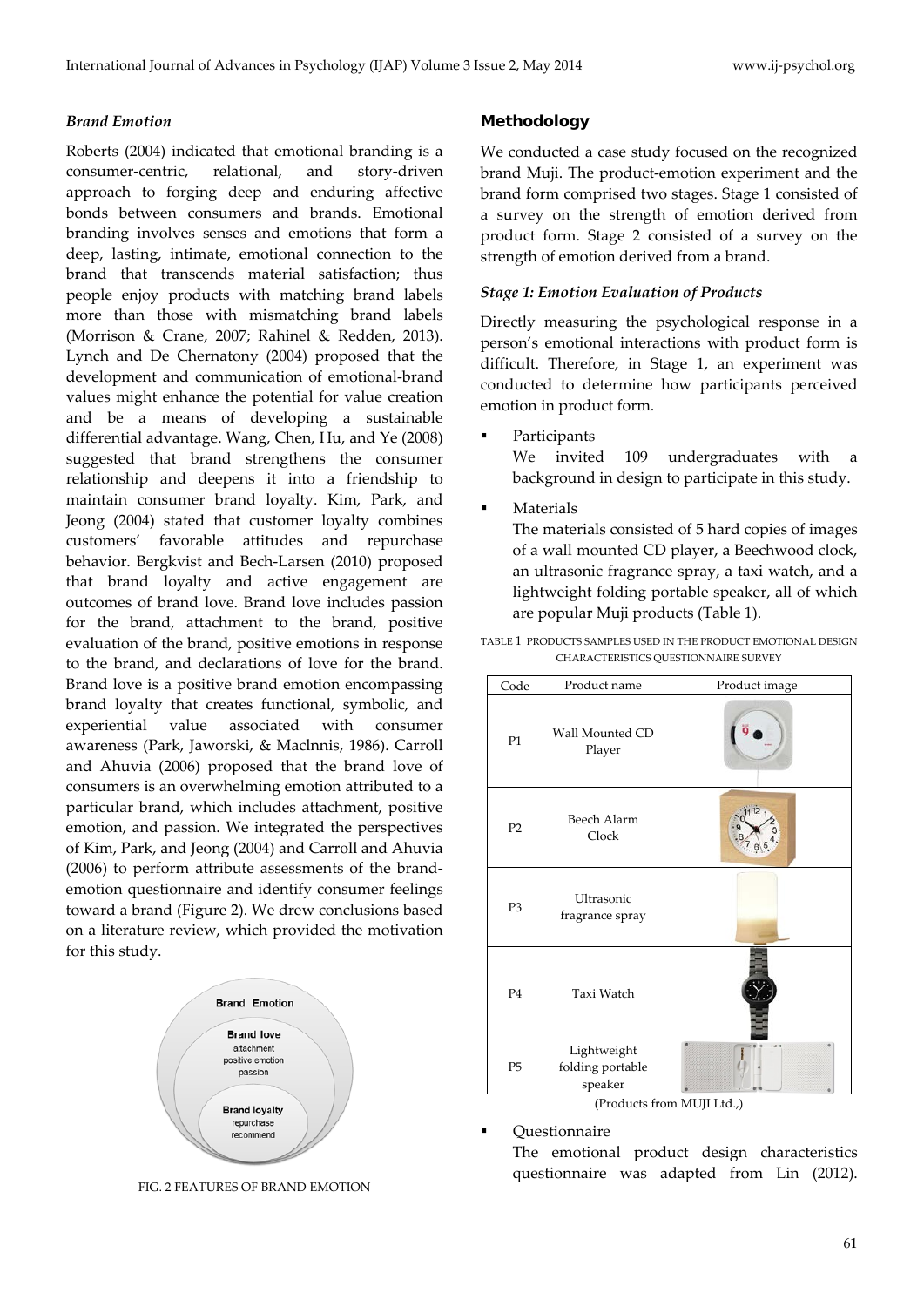Participants were asked to evaluate whether the product images conveyed a feeling. The questions are listed in Table 2.

TABLE 2 ATTRIBUTE ASSESSMENTS OF THE PRODUCT EMOTIONAL DESIGN CHARACTERISTICS QUESTIONNAIRE SURVEY

| Attribute<br>assessments | Code            |                                                |
|--------------------------|-----------------|------------------------------------------------|
| Product                  | PQ1             | This product can convey cultural<br>meaning.   |
| attractiveness           | PQ <sub>2</sub> | This product can impress people.               |
|                          | PQ3             | This product has a fashion sense.              |
|                          | PO <sub>4</sub> | This product looks perfect<br>proportion.      |
| Product<br>beauty        | PQ <sub>5</sub> | This product has a sense of design.            |
|                          | PQ <sub>6</sub> | This product has pleasing<br>appearance.       |
|                          | PQ7             | This product is a creative product.            |
| Product<br>creativity    | PQ8             | This product has a story.                      |
|                          | PO <sub>9</sub> | This product has a clever use of<br>materials. |

(Adapted from Lin, D.-G., 2012)

Semantic scale

A 7-point Likert scale was used in the experiment, in which 1 point indicated the sample did not have emotional appeal or did not feel good, 4 indicated the sample was moderate in emotional appeal or felt fairly comfortable, and 7 indicated the sample possessed strong emotional appeal or looked or felt extremely good.

## *Stage 2: Emotional Evaluation of the Brand*

Directly measuring the psychological response of a person's emotional interactions with a brand is difficult. Therefore, in Stage 2, an experiment was conducted to determine how participants perceived emotion in the brand.

Participants

The authors invited 109 undergraduates with a background in design to participate in this study.

Materials

The material is the brand image from Muji.

Questionnaire

The brand-emotion questionnaire was adapted from Kim, Park, and Jeong (2004) and Carroll and Ahuvia (2006). Participants were asked to evaluate whether the brand images conveyed a feeling. The questions are listed in Table 3.

TABLE 3 ATTRIBUTE ASSESSMENTS OF THE BRAND EMOTION QUESTIONNAIRE SURVEY

| Attribute<br>assessments                            | Code            |                                                                    |  |  |
|-----------------------------------------------------|-----------------|--------------------------------------------------------------------|--|--|
| repurchase                                          | BQ1             | I will continue to buy the products<br>of this brand.              |  |  |
| recommend                                           | BQ <sub>2</sub> | This is a good brand, and I would<br>recommend it to other people. |  |  |
| attachment                                          | BQ3             | This brand is my first choice when<br>buying related products.     |  |  |
| positive<br>BO4<br>emotion                          |                 | My love for this brand is<br>incomparable to the other brand.      |  |  |
| passion                                             | BO <sub>5</sub> | This brand is very appealing to me.                                |  |  |
| (Kim, Park and Jeong, 2004; Carroll & Ahuvia, 2006) |                 |                                                                    |  |  |

## Semantic scale

A 7-point Likert scale was used in the experiment, in which 1 point indicated the sample did not have emotional appeal or did not look or feel good, 4 indicated the sample was moderate in its emotional appeal or looked or felt fairly comfortable, and 7 indicated that the sample possessed strong emotional appeal or looked or felt extremely good.

# *Reliability and Factor Loadings*

The attribute assessments of the product emotionaldesign characteristics questionnaire are attractiveness (PQ1, 2, 3), beauty (PQ4, 5, 6), and creativity (PQ7, 8, 9). Each dimension and the overall scale achieved a substantial interrater reliability of .80 ( $p < .001$ ), and the matrix of factor loadings was greater than .85 (Tables 4, 5, and 6).

TABLE 4 RELIABILITY OF ATTRACTIVENESS OF PRODUCT EMOTIONAL DESIGN CHARACTERISTICS QUESTIONNAIRE

| Code            | Dimension                         | Cronbach $\alpha$ |
|-----------------|-----------------------------------|-------------------|
| PO1             | can convey cultural meaning       | 91                |
| PO <sub>2</sub> | can impress people                | .84               |
| PO3             | has a fashion sense               |                   |
|                 | attribute: product attractiveness |                   |

TABLE 5 RELIABILITY OF BEAUTY OF PRODUCT EMOTIONAL DESIGN CHARACTERISTICS QUESTIONNAIRE

| Code | Dimension                 | Cronbach $\alpha$ |  |  |
|------|---------------------------|-------------------|--|--|
| PO4  | looks perfect proportion  | 97                |  |  |
| PO5  | has a sense of design     | .95               |  |  |
| PO6  | has pleasing appearance   | 96                |  |  |
|      | attribute: product beauty |                   |  |  |

TABLE 6 RELIABILITY OF CREATIVITY OF PRODUCT EMOTIONAL DESIGN CHARACTERISTICS QUESTIONNAIRE

| Code | Dimension                     | Cronbach $\alpha$ |  |  |
|------|-------------------------------|-------------------|--|--|
| PO7  | creative product              | 89                |  |  |
| PO8  | has a story                   |                   |  |  |
| PO9  | a clever use of materials     |                   |  |  |
|      | attribute: product creativity |                   |  |  |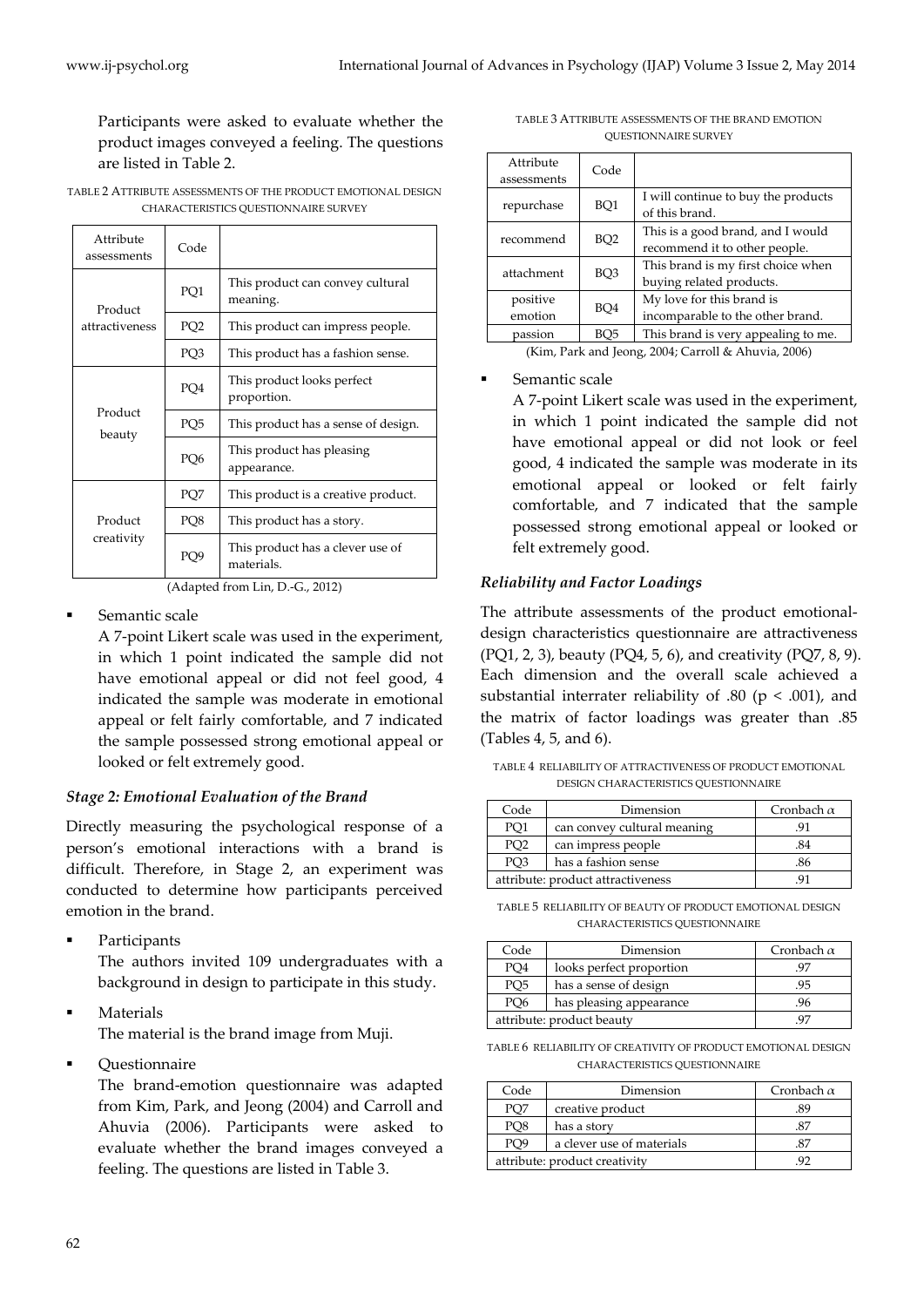Each dimension and the overall scale of the brandemotion questionnaire achieved a substantial interrater reliability of .90 ( $p < .001$ ), and the matrix of factor loadings was greater than .85 (Table 7).

| Code            | Dimension        | Cronbach $\alpha$ |
|-----------------|------------------|-------------------|
| BQ1             | repurchase       | .93               |
| BO <sub>2</sub> | recommend        | .94               |
| BQ3             | attachment       | .92               |
| BQ4             | positive emotion | .93               |
| BO <sub>5</sub> | passion          | .93               |
| brand emotion   | 94               |                   |

TABLE 7 RELIABILITY OF THE BRAND EMOTION QUESTIONNAIRE

#### *Correlation Coefficient Analysis*

The Pearson product-moment correlation coefficients were computed to assess the relationship between each of the network and emotion variables ( $N = 109$  for all tests; Table 8).

| Mean | <b>SD</b> | 1        | $\overline{2}$ | 3       | 4   |
|------|-----------|----------|----------------|---------|-----|
| 4.48 | .87       | .91      |                |         |     |
| 4.88 | .87       | $.89**$  | .97            |         |     |
| 4.49 | .87       | $.88**$  | $.88**$        | .92     |     |
| 5.39 | 1.32      | $.35***$ | $79**$         | $.34**$ | .94 |
|      |           |          |                |         |     |

TABLE 8 THE MATRIX OF CORRELATION COEFFICIENTS

\*\*Level of significance is 0.01 (Two-tailed), Significantly related. Diagonal: Cronbach's alpha

#### *The Regression Analysis*

The regression analysis was computed to explore product design emotional impact on brand evaluation analysis. From the regression analysis, emotional design can be found on the brand products have a significant impact on the emotional nature. Although the R2 is only .113, but the result supported the Roll (2005) study which design is a small part of the brand strategy, but it can create a differentiated product and shape the customer's perception of the brand.

 $(N = 109$  for all tests; Table 9).

TABLE 9 REGRESSION ANALYSIS SUMMARY

| Variables                    | n.   |        |      |       |      |
|------------------------------|------|--------|------|-------|------|
| Product<br>emotional designs | .113 | 13.656 | .532 | 3.695 | .000 |

#### Results and Discussion

#### *Evaluation of Emotion of Product Form*

In this study, because of the diverse product categories, we were unable to conduct a single-product comparison, so we overall look of their emotional

design specifications. Based on a 7-point scale and the participants' evaluation of how the product samples felt, the average strengths of the emotional product design characteristics of the samples in the questionnaire survey are listed in Table 10.

TABLE 10 PRODUCT SAMPLES OF DEGREES OF PRODUCT DESIGN EMOTIONAL CHARACTERISTICS QUESTIONNAIRE SURVEY

|                                   | P1   | P2                                        | P <sub>3</sub> | P <sub>4</sub> | P <sub>5</sub> | Avg  |
|-----------------------------------|------|-------------------------------------------|----------------|----------------|----------------|------|
| PO <sub>1</sub>                   | 3.81 | 4.61                                      | 4.08           | 4.26           | 3.75           | 4.10 |
| PQ <sub>2</sub>                   | 5.17 | 4.38                                      | 4.58           | 3.88           | 4.32           | 4.47 |
| PQ3                               | 5.71 | 4.90                                      | 5.22           | 4.33           | 4.16           | 4.86 |
|                                   |      | Attribute assessments Avg: attractiveness |                |                |                | 4.48 |
| PO <sub>4</sub>                   | 5.56 | 5.06                                      | 5.12           | 4.32           | 4.18           | 4.85 |
| PQ <sub>5</sub>                   | 5.70 | 4.97                                      | 5.10           | 4.41           | 4.30           | 4.90 |
| PO <sub>6</sub>                   | 5.63 | 5.05                                      | 5.19           | 4.41           | 4.17           | 4.89 |
| Attribute assessments Avg: beauty |      |                                           |                |                |                | 4.88 |
| PQ7                               | 5.41 | 4.19                                      | 4.74           | 4.39           | 4.50           | 4.65 |
| PQ8                               | 4.06 | 4.25                                      | 4.12           | 4.33           | 3.85           | 4.12 |
| PO <sub>9</sub>                   | 4.68 | 5.20                                      | 4.83           | 4.42           | 4.38           | 4.70 |
|                                   | 4.49 |                                           |                |                |                |      |

The averages in Table 9 indicate the strength of a product-emotion property. The criteria of total design emotion, attractiveness, beauty, and creativity dominated the evaluation of appreciation of emotional product design. Beauty is greater than the average of creativity and attractiveness, and the participants believed that Muji products possess great beauty characteristics.



#### FIG. 3 SORT AVERAGES OF PRODUCT DESIGN EMOTIONAL CHARACTERISTICS QUESTIONNAIRE SURVEY

We examined the effect of emotional product design characteristics. All products with emotional design scores exceeding 4.0 were considered as examples of strong emotional design. The top four emotionaldesign characteristics of a product were "has a sense of design" (with an average score of 4.90), "has a pleasing appearance" (with an average score of 4.89), "has a fashion sense" (with an average score of 4.86), and "looks perfectly proportioned" (with an average score of 4.85; Figure 3).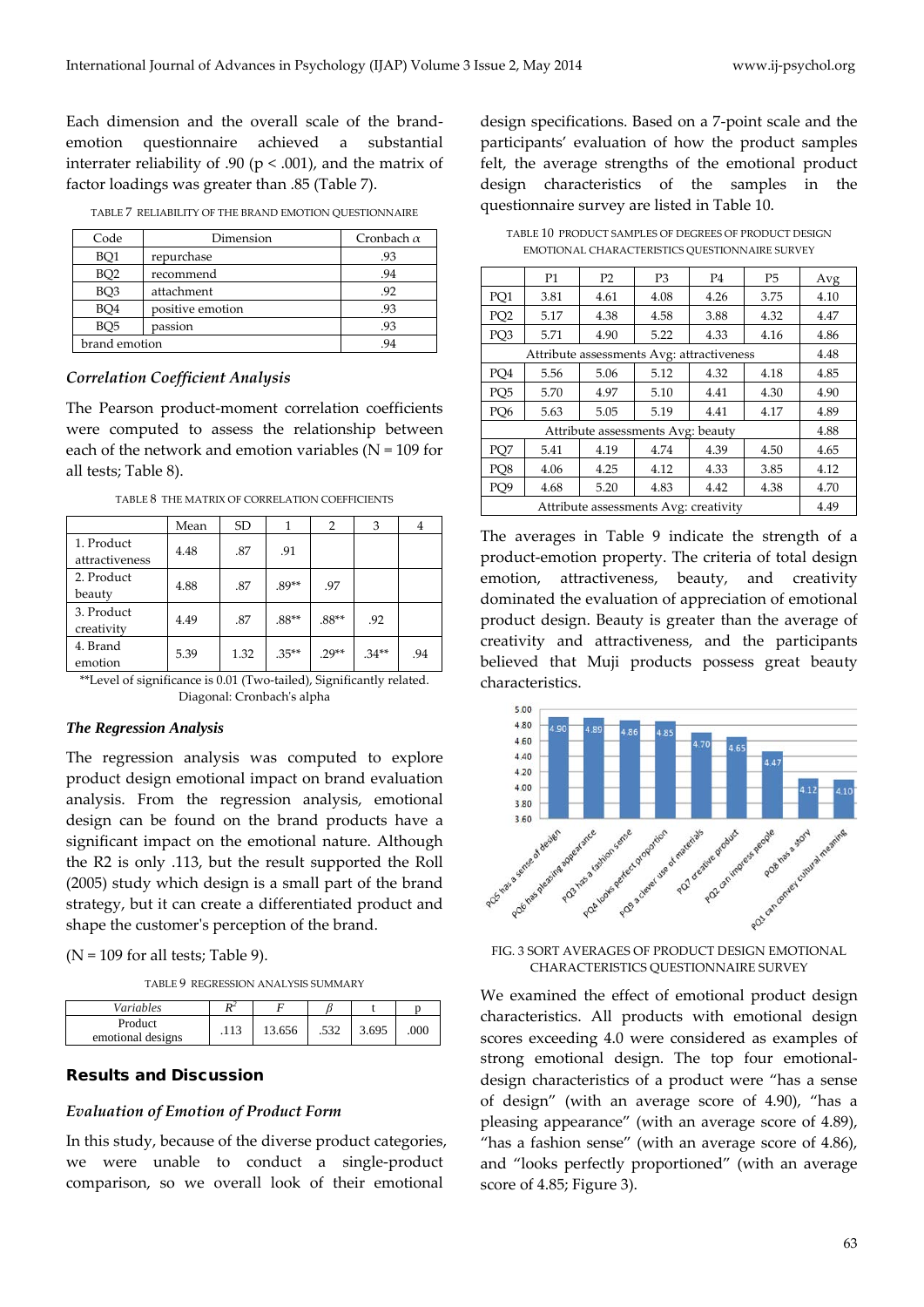# *Evaluation of Brand Emotion*

The average results of the 7-point scale and the subjects' evaluation of feelings regarding the Muji brand are listed in Table 11.

TABLE 11 THE BRAND (MUJI) OF DEGREES OF THE BRAND EMOTION QUESTIONNAIRE SURVEY

|      | BQ1           | BO <sub>2</sub> | BQ3  | BO <sub>4</sub> | BO <sub>5</sub> |  |  |
|------|---------------|-----------------|------|-----------------|-----------------|--|--|
| MUJI | 5.82          | 5.90            | 5.03 | 4.81            | 5.39            |  |  |
|      | Brand emotion |                 |      |                 |                 |  |  |
| Avg  |               | 5.39            |      |                 |                 |  |  |





The averages in Table 10 and Figure 4 indicate the strength of brand emotion. The criteria of total brand emotion, repurchase, willingness to recommend, attachment, positive emotion, and passion dominated the evaluation of emotion appreciation of a product design. All Muji products with emotional-brand scores exceeding 4.5 were considered examples of strong brand emotion. The top three brand emotion characteristics of Muji products were "will recommend" (with an average score of 5.90), "repurchase" (with an average score of 5.82), and "passion" (with an average score of 5.39).

Analysis of the questionnaire demonstrated a correlation between emotional product design and brand emotion. The data analysis indicated the importance that consumers place on beautiful product design. Consumers hold positive perceptions toward an emotional brand and take action toward the brand by repurchasing it. Kim, Park, and Jeong (2004) confirmed this finding by indicating that customer loyalty combines customers' favorable attitude and repurchase behavior.

# Conclusion

According to the analysis of emotional design and brand emotion, our findings are consistent with those

of the aforementioned empirical studies. This study contains preliminary research on product emotional design and brand emotion. A major finding is that product emotional design significantly affects brand emotion. The results indicated that the product design of an emotional brand involves the emotional characteristics of attractiveness, beauty, and creativity. These characteristics influence the brand emotion (repurchase, willingness to recommend, attachment, positive emotion, and passion) of consumers. This result is confirmed by Mi (2012), who proposed that products that elicit consistent consumer perceptions enhance consumer loyalty to the brand, determine shopping behaviors, and reveal how the product is perceived regarding brand-driven design (Abbing & Gessel, 2008). The products examined in this study have simple shapes, pure colors, and natural textures, thus exuding a sense of design, fashion, and pleasing appearance of emotional product design. This result confirms the proposal by Hoegg and Alba (2011) that visual design communicates functional performance independent of attractiveness. Consumers infer functional performance based on product form, which was confirmed by Yen, Lin, and Lin (2013), who claimed that minimal style plays a crucial role in recent designs.

This study demonstrated the necessity of product emotional design, which should be stressed in an emotional brand to trigger brand emotion. In addition to recognized brands, future product design of new brands can implement these emotional design characteristics to highlight and enhance brand image and brand emotion. Although the emotional product design of an emotional brand has a high level of performance, it has certain limitations. Cause of story and convey cultural meaning of product emotional design characteristics on recognized emotional brand's products do not have a strong advantage, cultivating positive emotions and attachments in consumers toward the brand is difficult. Thus, further research on how to design new brands effectively is necessary.

## **REFERENCES**

- Abbing, E. R., and Gessel, C. Brand-Driven Innovation. Design Management Review 19 (3) (2008): 51-58.
- Alba, Joseph W, and Hutchinson, J Wesley. "Dimensions of consumer expertise." Journal of consumer research (1987): 411-454.
- Bergkvist, Lars, and Bech-Larsen, Tino. "Two studies of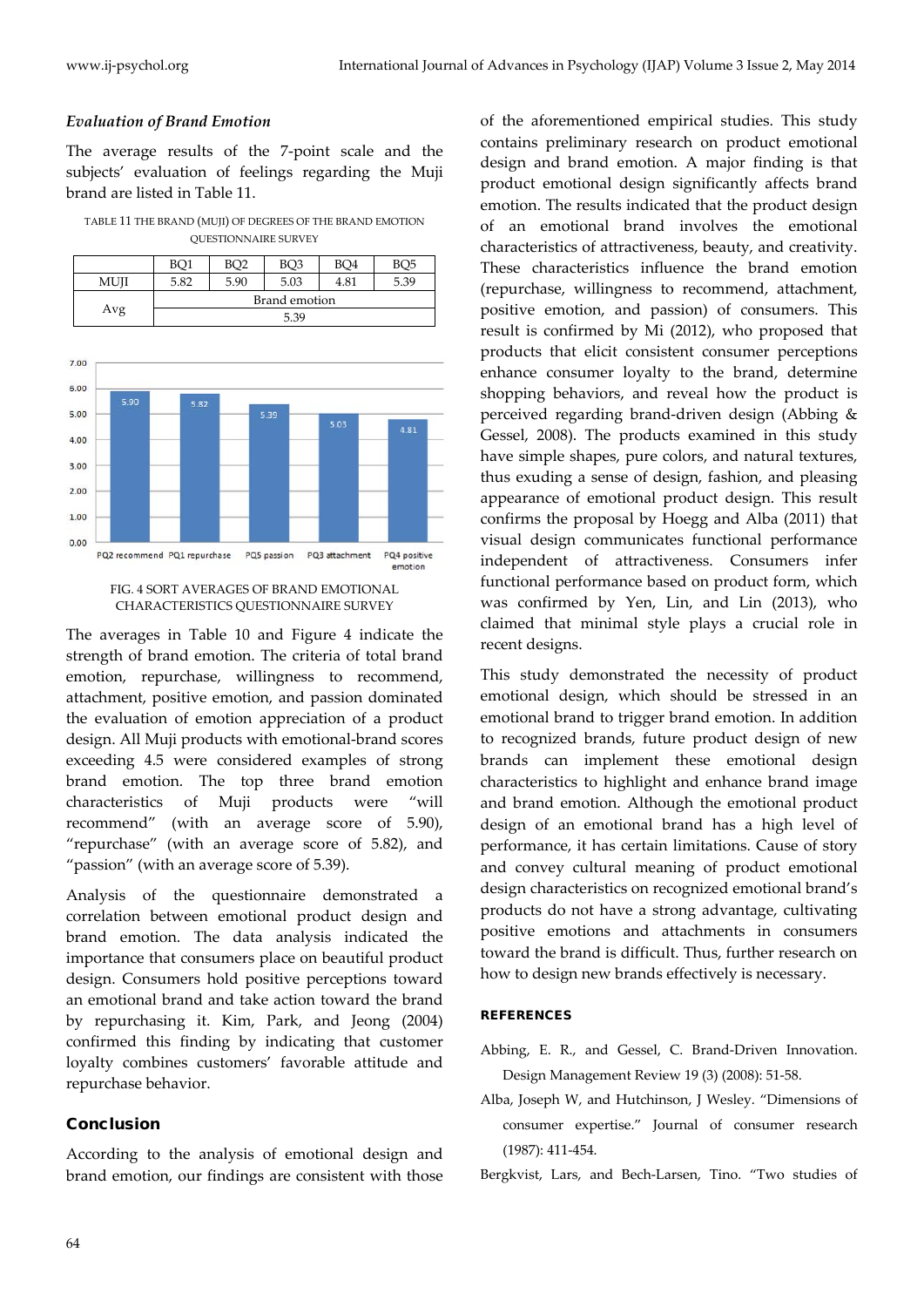consequences and actionable antecedents of brand love." Journal of Brand Management 17 (7) (2010): 504-518.

- Blijlevens, Janneke, Creusen, Marielle EH, and Schoormans, Jan PL. "How consumers perceive product appearance: The identification of three product appearance attributes." International Journal of Design 3 (3) (2009): 27-35.
- Bob Bermond. "The emotional feeling as a combination of two qualia: A neurophilosophical-based emotion theory." COGNITION AND EMOTION (2008) :897-930.
- Carroll, Barbara A, and Ahuvia, Aaron C. "Some antecedents and outcomes of brand love." Marketing Letters 17 (2) (2006): 79-89.
- Crilly, Nathan, Moultrie, James, and Clarkson, P John. "Seeing things: consumer response to the visual domain in product design." Design studies 25 (6) (2004): 547-577.
- Dong Mi. "How dose product design contributes to the brand value perceived by targeted consumers?" MA Design Management (2012): 1-26.
- H,X, Wang., J, Chen., Y, C, Hu. and M, Ye. "The Consistency of Product Design and Brand Image." IEEE 10th International Conference on (2008): 1142-1144.
- Hoegg, J., and Alba, J. W. "Seeing is believing (too much): The influence of product form on perceptions of functional performance." Journal of Product Innovation Management 28 (3) (2011): 346-359.
- Kim, M. K., Park, M. C., and Jeong, D. H. "The effects of customer satisfaction and switching barrier on customer loyalty in Korean mobile telecommunication services." Telecommunications policy 28 (2) (2004): 145-159.
- Ko, Yu-Yuan, Lin, Po-Hsien, and Lin, Rungtai. "A study of service innovation design in cultural and creative industry Internationalization." Design and Global Development, Springer (2009): 376-385.
- Landy, D., and H. Sigall. "Beauty is talent: Task evaluation as a function of the performer's physical attractiveness." Journal of Personality and Social Psychology 29 (3) (1974): 299–304.
- Lynch, J., and De Chernatony, L. "The power of emotion: Brand communication in business-to-business markets." The Journal of Brand Management 11 (5) (2004): 403-419.
- Mandler, G. "The consciousness continuum: from "qualia" to "free will"." Psychological research 69 (5-6) (2005):

330-337.

- Martin, Roll. Asian Brand Strategy: How Asia Builds Strong Brands. New York: Palgrave Macmillan, 2005.
- McLoone, Hugh, Jacobson, Melissa, Goonetilleke, Ravindra S, Kleiss, James, Liu, Yili, and Schütte, Simon. "Product Design and Emotion: Frameworks, Methods, and Case Studies." Paper presented at the Proceedings of the Human Factors and Ergonomics Society Annual Meeting, 2012.
- Mike Ashby and Kara Johnson. "The Art of Materials Selection." Materials Today, Volume 6, Issue 12, December (2003): 24–35.

MUJI holding AG, 2014:http://www.muji.eu/pages/about.asp

- Morrison, S., and Crane, F. G. "Building the service brand by creating and managing an emotional brand experience." Journal of Brand Management 14 (5) (2007): 410-421.
- Norman, Donald A. Emotional design: Why we love (or hate) everyday things: Basic books, 2004.
- Park, C Whan, Jaworski, Bernard J, and Maclnnis, Deborah J. "Strategic brand concept-image management." The Journal of Marketing (1986):135-145.
- Rahinel, Ryan, & Redden, Joseph P. "Brands as Product Coordinators: Matching Brands Make Joint Consumption Experiences More Enjoyable." Journal of Consumer Research 39 (6) (2013): 1290-1299.
- Roberts, Kevin. Lovemarks: The Future Beyond Brands. New York: Powerhouse Books, 2004.
- Roll, M. "Asian brand strategy: how Asia builds strong brands. " Palgrave Macmillan, 2005.
- Rungtai, Lin., and Chia-Ling, Chang. "A study of Consumer Perception in Innovative Product." Paper presented at the International Conference , Australia, November 17-21, 2004.
- Sheth, Jagdish N, Mittal, Banwari, & Newman, B. Consumer behavior and beyond. New York: Harcourt Brace, 1999.
- Tractinsky, Noam. Aesthetics and apparent usability: empirically assessing cultural and methodological issues. Paper presented at the Proceedings of the ACM SIGCHI Conference on Human factors in computing systems, March 22-27, 1997.
- Yen, H. Y., Lin, C., & Lin, R. "A Study of Applying Qualia to Business Model of Creative Industries." In Cross-Cultural Design. Methods, Practice, and Case Studies,